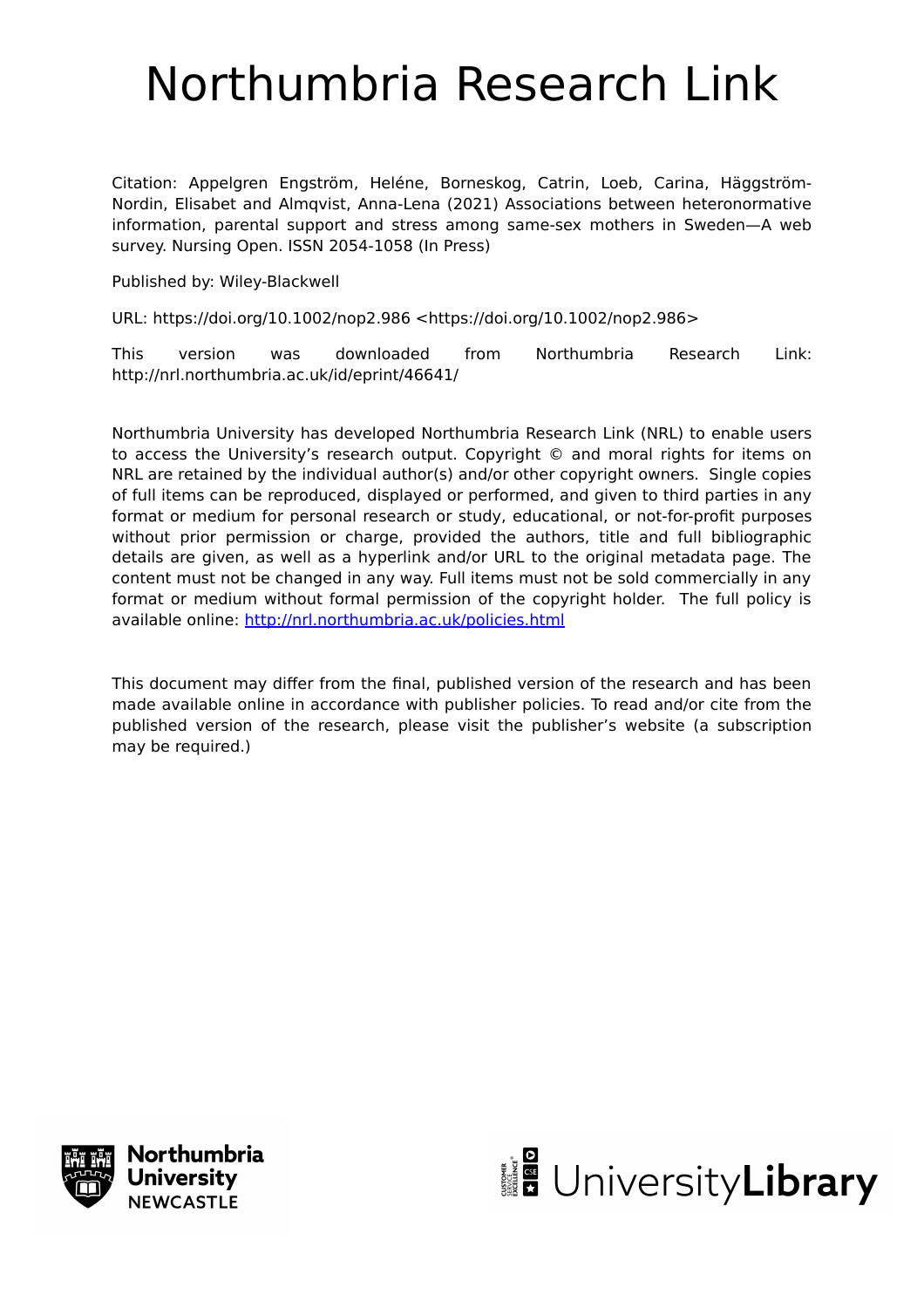DOI: 10.1002/nop2.986

# **RESEARCH ARTICLE**



**WILEY** 

# **Associations between heteronormative information, parental support and stress among same-sex mothers in Sweden—A web survey**

**Heléne Appelgren Engström1** | **Catrin Borneskog2,3** | **Carina Loeb<sup>4</sup>** | **Elisabet Häggström-Nordin1** | **Anna-Lena Almqvist<sup>4</sup>**

1 School of Health, Care and Social Welfare, Mälardalen University, Västerås, Sweden

<sup>2</sup> Faculty of Health and Life Science, Northumbria University, Newcastle upon Tyne, UK

3 School of Health and Welfare, Dalarna University, Falun, Sweden

4 School of Health, Care and Social Welfare, Mälardalen University, Eskilstuna, Sweden

**Correspondence**

Heléne Appelgren Engström, School of Health, Care and Social Welfare, Mälardalen University, Västerås, Sweden. Email: [helene.appelgren.engstrom@mdh.se](mailto:helene.appelgren.engstrom@mdh.se)

#### **Abstract**

**Aim:** The aim was to investigate same-sex mothers' self-assessed experiences of forming a family, and the association between heteronormative information, parental support and parenting stress.

**Design:** A quantitative, cross-sectional study.

**Methods:** In a web survey conducted in Sweden in 2019, same-sex mothers (*N* = 146) with a child aged 1–3 years answered questions about their experiences of forming a family through assisted reproduction and questions about parenting stress. Descriptive statistics describes the process of forming a family. Pearson's correlation analyses and independent sample *t* tests were used to test hypotheses about heteronormative information, parental support and parenting stress.

**Results:** Same-sex mothers experienced going through assisted reproduction treatment as stressful, and parental groups as not being supportive. Heteronormative information correlated with both lower perceived parental support and higher perceived parenting stress. Non-birth mothers experienced less acknowledgement and support than birthmothers.

#### **KEYWORDS**

antenatal care, child health care, midwifery, nursing, parental support, parenting stress, samesex mothers

# **1** | **INTRODUCTION**

New legislation and access to assisted reproduction technologies have led to an increased number of same-sex mothers (McManus et al., 2006). In 2005, female couples gained access to assisted reproduction at Swedish clinics (Socialstyrelsen, 2005). Since 2009, when same-sex marriage was allowed in Sweden, 3600 female couples have married (Statistics Sweden, 2018). These legislations

probably contribute to a variety of diverse family constellations and parental roles. Professional antenatal care is included in the reproductive health and rights declaration and consequently is a human right (World Health Organization, 2015). Despite legal access to assisted reproduction, previous surveys from western countries show that same-sex mothers encounter heteronormativity in antenatal and child health care (Appelgren Engström et al., 2018, 2019; Gregg, 2018; Hammond, 2014; Shields et al., 2012; Wells

This is an open access article under the terms of the [Creative Commons Attribution-NonCommercial-NoDerivs](http://creativecommons.org/licenses/by-nc-nd/4.0/) License, which permits use and distribution in any medium, provided the original work is properly cited, the use is non-commercial and no modifications or adaptations are made. © 2021 The Authors. *Nursing Open* published by John Wiley & Sons Ltd.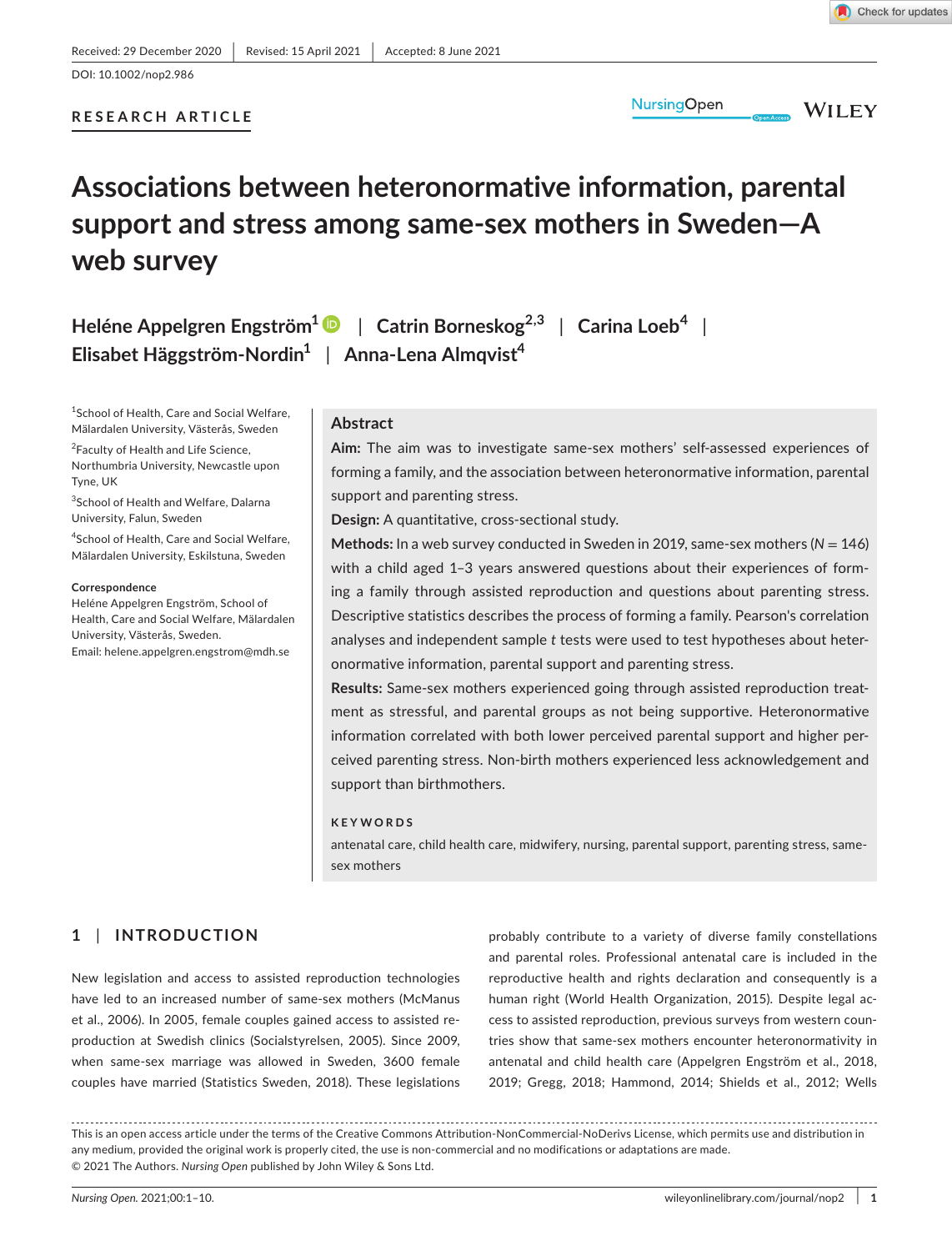& Lang, 2016). Midwives and nurses should be able to provide respectful cultural care regardless of family structure (International Council of Midwives [ICM], 2014; International Council of Nurses [ICN], 2012). This paper intends to contribute with specific knowledge about same-sex mothers' self-assessed experiences of forming a family, heteronormative information and parental support from professionals in antenatal and child health care, and parenting stress. This knowledge might contribute with important insights to professionals providing support to expectant and new parents.

The concepts birthmother and non-birth mother are used in this paper. Birthmother refers to the mother that gave birth to a child in a female couple and non-birth mother refers to the mother who did not give birth to the child.

# **2** | **BACKGROUND**

#### **2.1** | **Assisted reproduction and same-sex mothers**

A growing number of countries, such as Australia, Spain, the UK and the USA, provide assisted reproduction to same-sex couples (Chapman et al., 2012; Imaz, 2017; McManus et al., 2006). In Sweden, female couples planning for children have been offered assisted reproduction in the Swedish National Health Care coverage since 2005 (Socialstyrelsen, 2005). When female couples plan for a family with children, one of the mothers becomes the biological parent. The non-birth mother may find it difficult to settle into her parental role and may need support in this transition. The transition to motherhood is a vulnerable time, and healthcare professionals can facilitate or hinder a healthy transition (Meleis et al., 2000). In previous research, the process leading to parenthood for same-sex mothers is described as a unique entry to parenthood lined by many decisions, for example, place of conception and whom of the women is to be pregnant and give birth to the child (Appelgren Engström et al., 2018; Hayman et al., 2015; Titlestad & Robinson, 2019).

# **2.2** | **Parental support in antenatal and child health care**

According to Swedish legislation (SFS, 2017:30), everyone has the right to good health care on equal terms. Parental support should be offered to all new and future parents in both antenatal and child health care. One way of supporting parents is through parental groups. The goal of early parental support and parental groups is to strengthen expectant parents in their parenting role and to promote children's health and development. Professionals in antenatal and child health care have the important task and responsibility to support parents when forming a family (ICM, 2014; ICN, 2012). In previous Swedish studies, it was found that same-sex mothers asked for parental groups with other same-sex families both in antenatal care (Klittmark et al., 2019) and in child health care (Appelgren Engström, 2019; Wells & Lang, 2016).

An earlier review concluded that healthcare professionals need to be more culturally competent when caring for same-sex mothers (McManus et al., 2006). A more recent review from the Nordic countries (Wells & Lang, 2016) showed that same-sex mothers had quite positive experiences of parental support at child health services, even though they experienced heteronormativity. Heteronormativity is when heterosexuality is taken for granted (Connell & Pearse, 2015). In another review, (Gregg, 2018) all included articles ( $N = 10$ ) from five countries reported that same-sex mothers faced some amount of heteronormativity or homophobia when encountering health care. Lesbian women described both caring and uncaring encounters in maternity care (Lee et al., 2011; Spidsberg, 2007) and tried to deny that negative experiences were related to sexual orientation (Lee et al., 2011).

Same-sex mothers who are becoming parents may not be fully supported in antenatal and child health care, as suggested by studies where the non-birth mother sometimes reported feeling like a second-class parent (Appelgren Engström, 2019; Wells & Lang, 2016; Wojnar & Katzenmeyer, 2014) or having to legitimize her position as a mother (Hayman & Wilkes, 2017). Despite this, in a previous Swedish study, it was reported that same-sex mothers had good psychological health with few symptoms of anxiety and depression (Borneskog et al., 2013).

#### **2.3** | **Heteronormativity and parenting stress**

Same-sex mothers from different countries have described the process leading to parenthood as stressful (Appelgren Engström et al., 2018; Cao et al., 2016; Cherguit et al., 2013; Goldberg, 2006). Minority stress, such as fear and experience of prejudicial treatment, might add an additional layer of stress to their parenthood (Malmquist et al., 2019). Previous research also found that same-sex mothers faced heteronormative language (Andersen et al., 2017; Appelgren Engström, 2018; Brennan & Sell, 2014; Crouch et al., 2017; Malmquist & Zetterqvist Nelson, 2014; Röndahl et al., 2009; Soinio et al., 2020; Titlestad & Robinson, 2019; Wells & Lang, 2016). Same-sex mothers were described as actively seeking lesbian-friendly health care to avoid homophobia and heteronormativity (O'Neill et al., 2013). To summarize, same-sex mothers face unique challenges when planning for parenthood. Previous research indicates insufficient support during pregnancy and after childbirth. However, studies on same-sex mothers' experiences of forming of family in Sweden are few and mainly qualitative, limiting the opportunity to generalize the results to a population (Andersen et al., 2017; Appelgren Engström et al., 2018; Klittmark et al., 2019; Malmquist et al., 2019; Wells & Lang, 2016). Based on this, the aim was to investigate same-sex mothers' self-assessed experiences of forming a family, and the association between heteronormative information, parental support and parenting stress.

**Hypothesis 1 H1** *The higher the degree of perceived heteronormative information, the lower the degree of perceived parental support.*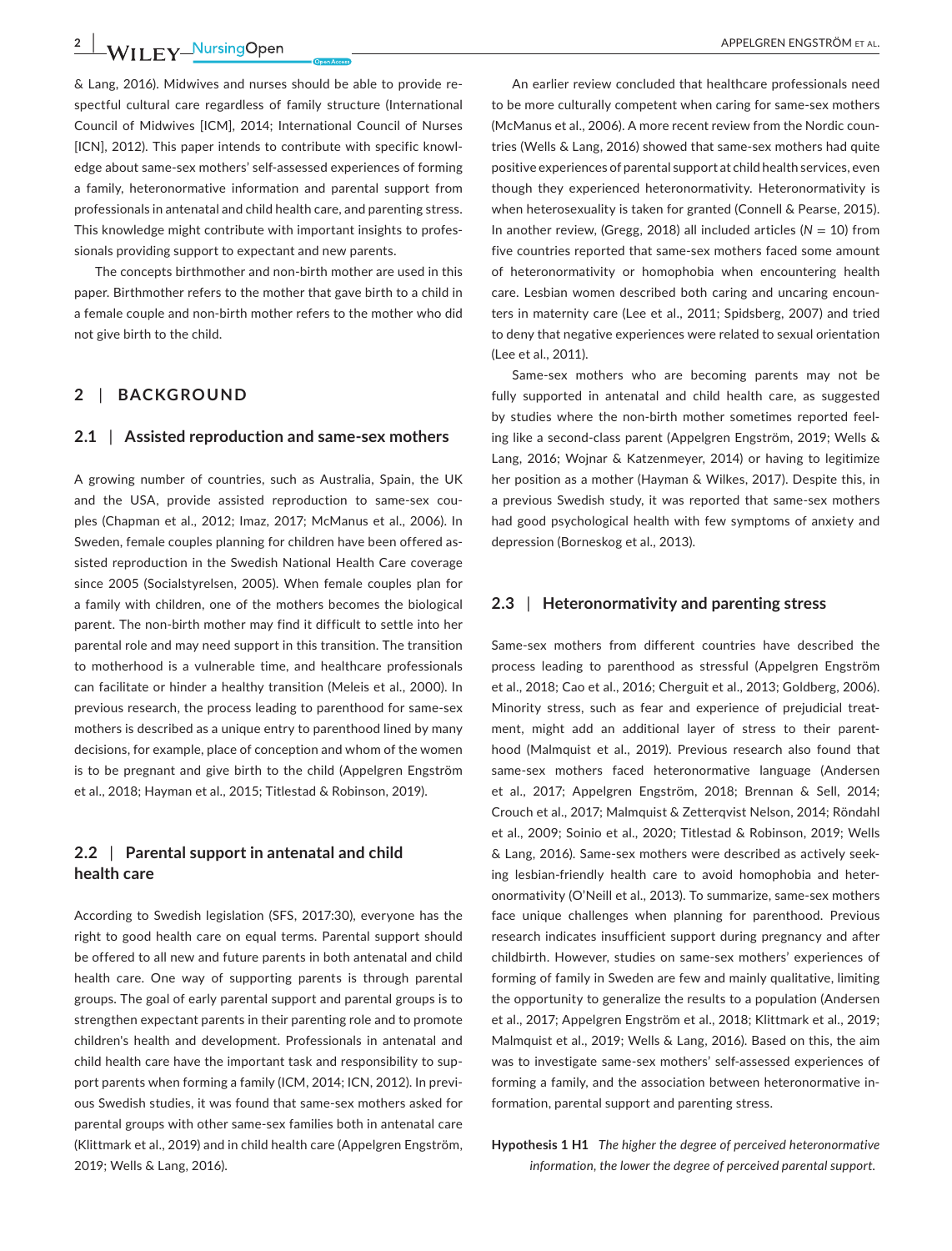- **Hypothesis 2 H2** *The higher the degree of perceived heteronormative information, the higher the degree of experienced parenting stress.*
- **Hypothesis 3 H3** *Non-birth mothers experience less acknowledgement and support from antenatal and child health care than birthmothers.*

#### Research question:

Are there differences between birthmothers' and non-birth mothers' experiences of parenting stress?

# **3** | **THE STUDY**

#### **3.1** | **Design**

A quantitative, cross-sectional, web-based study.

#### **3.2** | **Method**

#### 3.2.1 | Participants

The inclusion criteria for participation were as follows: being a birthmother and/or a non-birth mother in a same-sex relationship; having conceived via donation treatment at a Swedish clinic; having a child aged 1–3 years of age and the mothers having joint custody of the child.

# 3.2.2 | Measures

A web survey was constructed consisting of three self-reported parts: (1) socio-demographic data, (2) a self-constructed questionnaire based on previous findings about the process of forming a family through assisted reproduction (Appelgren Engström et al., 2018, 2019; Wells & Lang, 2016) divided into the three subareas (a) the process of becoming pregnant, (b) support from antenatal and child health care and (c) heteronormativity (for a–c see Appendix A) and (3) a validated instrument, the Swedish Parenting Stress Questionnaire (SPSQ, Östberg et al., 1997).

#### *Socio-demographic data*

The first part of the survey consisted of socio-demographic data (10 questions), including year of birth, county and place of residence, birthmother/non-birth mother/or both, number of children, marital status, cohabiting with the other parent or not, educational level, current employment and nationality.

#### *The process of becoming pregnant*

The process of becoming pregnant was measured with 13 selfconstructed items. One sample item was "I think it was a stressful time to undergo assisted fertilization." Another item was "I found it difficult to find information about assisted reproduction." Using a Likert scale ranging from 1 (not true at all) to 5 (corresponds very well), participants were asked to indicate the degree to which they agreed or disagreed with each statement. Five questions measured different aspects of choosing who to be birthmother, and the remaining six questions measured different aspects for choosing a Swedish clinic.

#### *Support from antenatal and child health care*

Support from antenatal and child health care, was measured with 11 self-constructed items. One item measured being part of a parental group; "Have you participated in a parental group?" (yes/no). The response continuum for the other 10 items was a 5-point Likert scale ranging from 1 (not true at all) to 5 (corresponds very well), where participants were asked to indicate the degree to which they agreed or disagreed with each statement. Six of the questions measured different aspects of emotional support and knowledge to support families with two mothers. The remaining four items formed a scale measuring acknowledgement and support in antenatal and child health care (parental support), one sample item was "Professionals in antenatal care gave me support in my parenting." Internal consistency  $(a) = 0.80$ . A value higher than 0.70 is considered acceptable for new measures (Pallant, 2016).

#### *Heteronormativity*

Five self-constructed items measured heteronormativity on a Likert scale ranging from 1 (not true at all) to 5 (corresponds very well), where participants were asked to indicate the degree to which they agreed or disagreed with each statement. Two items concerned if participants had met questions about "the father" and the donor. The remaining three items were included in a scale measuring "heteronormative information." One sample item was "Forms, brochures and information in antenatal care have included families with two mothers," internal consistency  $(\alpha) = 0.88$ .

#### *Perceived parenting stress*

The third part, SPSQ, is a validated instrument designed to measure the perceived stress that parents currently experience in their parenting. SPSQ is partly influenced by Richard Abidin's Parenting Stress Index (PSI; Abidin, 1990) though modified to fit a Swedish context by Östberg et al. (1997). The SPSQ has been found to be reliable and valid for measuring parenting stress in different contexts (Borneskog et al., 2014; Östberg, 1998; Östberg et al., 1997). The questionnaire consists of 34 items divided into five subscales. The first subscale, incompetence, was measured with 11 items. One sample item was "Being a parent is harder than I thought." The second subscale, role restriction, was measured with seven items. One sample item was "Since we had children, we no longer have as much time for each other." The third subscale, social isolation, was measured with seven items. One sample item was "I feel lonely and without friends." The fourth subscale, spouse relationship problems, was measured with five items. One sample item was "Having children has caused a lot of problems in the relationship between me and my partner." The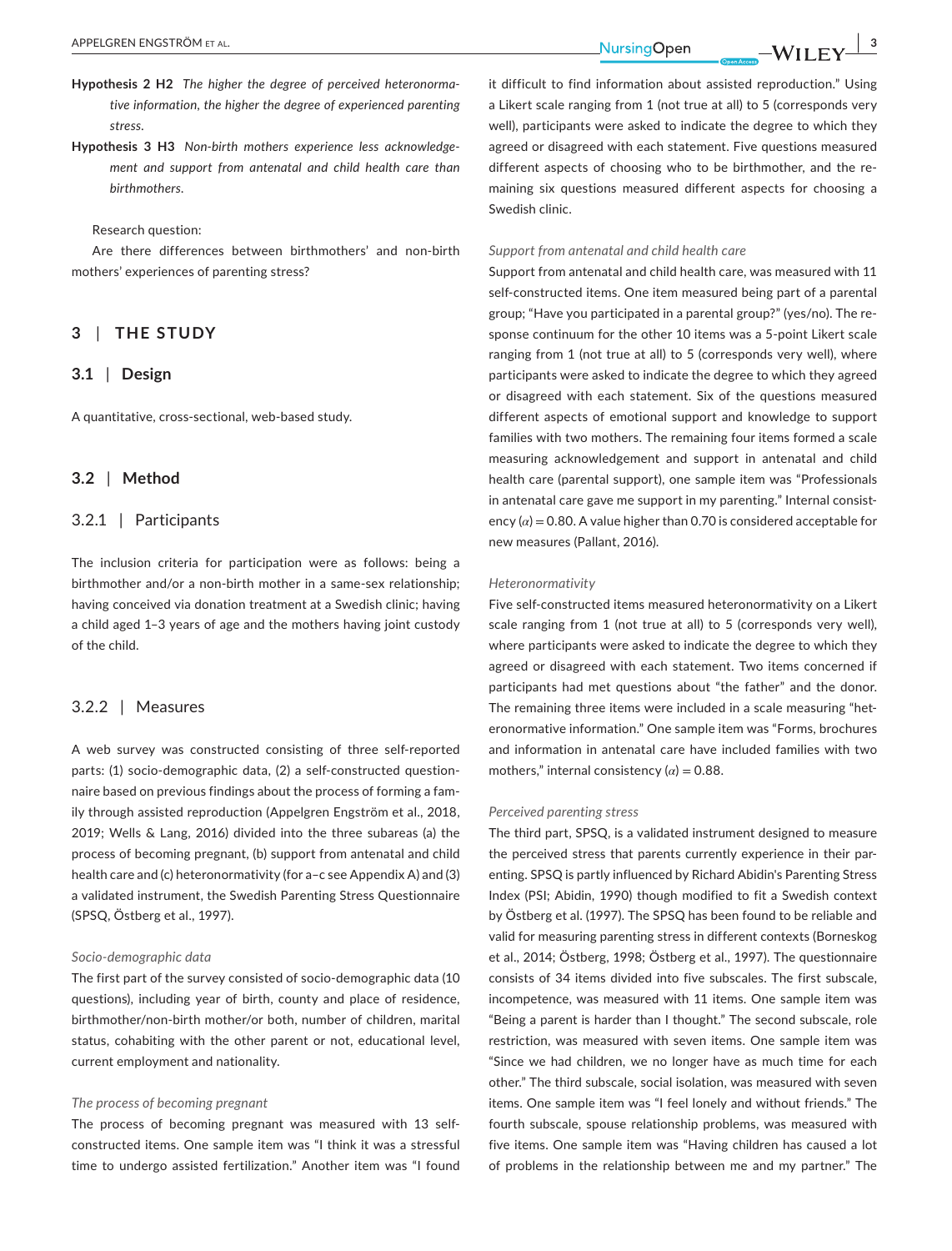**4 WILEY** NursingOpen **CONSTRANT CONSTRANT APPELGREN ENGSTRÖM** ET AL.

fifth subscale, health problems, was measured with four items. One sample item was "Since I had children, I have suffered from many different infections." Together these subscales measure the total score of general parenting stress. Using a Likert scale ranging from 1 (not true at all) to 5 (corresponds very well), participants were asked to indicate the degree to which they agreed or disagreed with each statement. Higher scores indicate higher parenting stress and average stressed if >3. Both the total score and subscale scores were used in the analysis. Internal consistency  $(\alpha)$  in the present study was 0.64 for the total scale, range 0.65–0.85 for the subscales. Cronbach alfa divided on birthmothers =  $0.89$  and non-birth mothers =  $0.86$  for total SPSQ-scale.

#### 3.2.3 | Pilot study

The survey was tested in a small pilot-study among same-sex mothers  $(N = 9)$ . This resulted in only small modifications on the questions for the three subareas: the process of becoming pregnant, support from antenatal and child health care, and heteronormativity.

#### **3.3** | **Participant recruitment**

Information about the study, including a link to the survey, was sent to all regional child healthcare units in Sweden ( $N = 21$ ) and was also made available on the websites of various interest organizations for same-sex families. The sample was self-recruiting and the survey completed individually. Data was collected from July to December 2019 using the web-survey software Survey & Report (Artologik).

#### **3.4** | **Analysis**

All analyses of the data were performed with IBM SPSS Statistics 24. Demographic characteristics and the process of forming a family were described with descriptive statistics and were stated as numbers, percentages, means and standard deviations. Pearson's correlation analyses were used to test hypotheses H1 and H2. Independent sample *t* tests were used to test hypothesis H3 and to compare the differences between birthmothers and non-birth mothers for the following variables: parental support and SPSQ with subscales, incompetence, role restriction, social isolation, spouse relationship problems and health problems. The group of mothers that had experiences of being both a birthmother and a non-birth mother were described with descriptive statistics, but due to the small sample size ( $N = 10$ ), no comparisons with the other groups were made. The term mothers are used when describing both birthmothers and non-birth mothers. Missing data on single items were few in number, varying between one and two questions.

#### **3.5** | **Ethics**

This study has been approved by the Swedish Ethical Board in Uppsala, Sweden (Dnr: 2018/396), and was designed in accordance with the Helsinki Declaration (World Medical Association, 2008). Participants were informed how to receive more information about the study when interested, and when responding to the survey the participants gave their personal consent to participate.

#### **4** | **RESULTS**

#### **4.1** | **Demographic characteristics**

The survey was completed by 146 same-sex mothers. The participants ranged in age from 20–56 years (*M* = 34.44). Most common among the participants was to have one child  $(N = 97)$  and living with the child's other mother ( $N = 140$ ). The vast majority of the mothers were born in Sweden and had a university degree (Table 1).

#### **4.2** | **The process of forming a family**

The mothers had different experiences of finding information about assisted reproduction at Swedish clinics. Some mothers (39%;  $N = 57$ ) found it easy to find information, while others (32.2%; *N* = 47) reported having difficulty finding information.

Many mothers (78.4%;  $N = 115$ ) reported that deciding which partner in the couple should be the birthmother was easy. For more than half of the mothers (56.8%;  $N = 83$ ) it was the desire to carry the baby that was crucial for this decision. External factors, such as paid work, were not the main reasons (84.2%;  $N = 123$ ) when deciding who should become the birthmother, nor were health factors (58.2%; *N* = 85) or age (54.1%; *N* = 79).

A number of factors were considered important for the decision to use assisted reproduction at a Swedish clinic. That the opportunity to assisted reproduction for female couples exists in Swedish health care (93.1%;  $N = 135$ ) was considered a strong factor among the mothers, as were legal aspects (that both women become legal parents of the child) (90.3%; *N* = 131). Feeling safe with Swedish health care (84.8%;  $N = 123$ ) was also an important aspect for the mothers, along with practical aspects (proximity to a fertility clinic)  $(72.2\%; N = 109)$ , followed by the child's right to identifiable information about the donor (62.1%;  $N = 90$ ), and economic aspects  $(51.2\%; N = 80)$ .

However, 60.9% of the mothers (N = 89) experienced the process of assisted reproduction as a stressful time, and 37.2% of the mothers (*N* = 54) reported lacking professional emotional support during the process of conceiving. Most mothers (78.1%; *N* = 114) had participated in a parental group, but less than half (43.9%; *N* = 50) reported that the parental group was a support in their parenthood.

Ninety-six mothers (65.8%) considered the professionals at birthing, labour and maternity wards to have sufficient knowledge to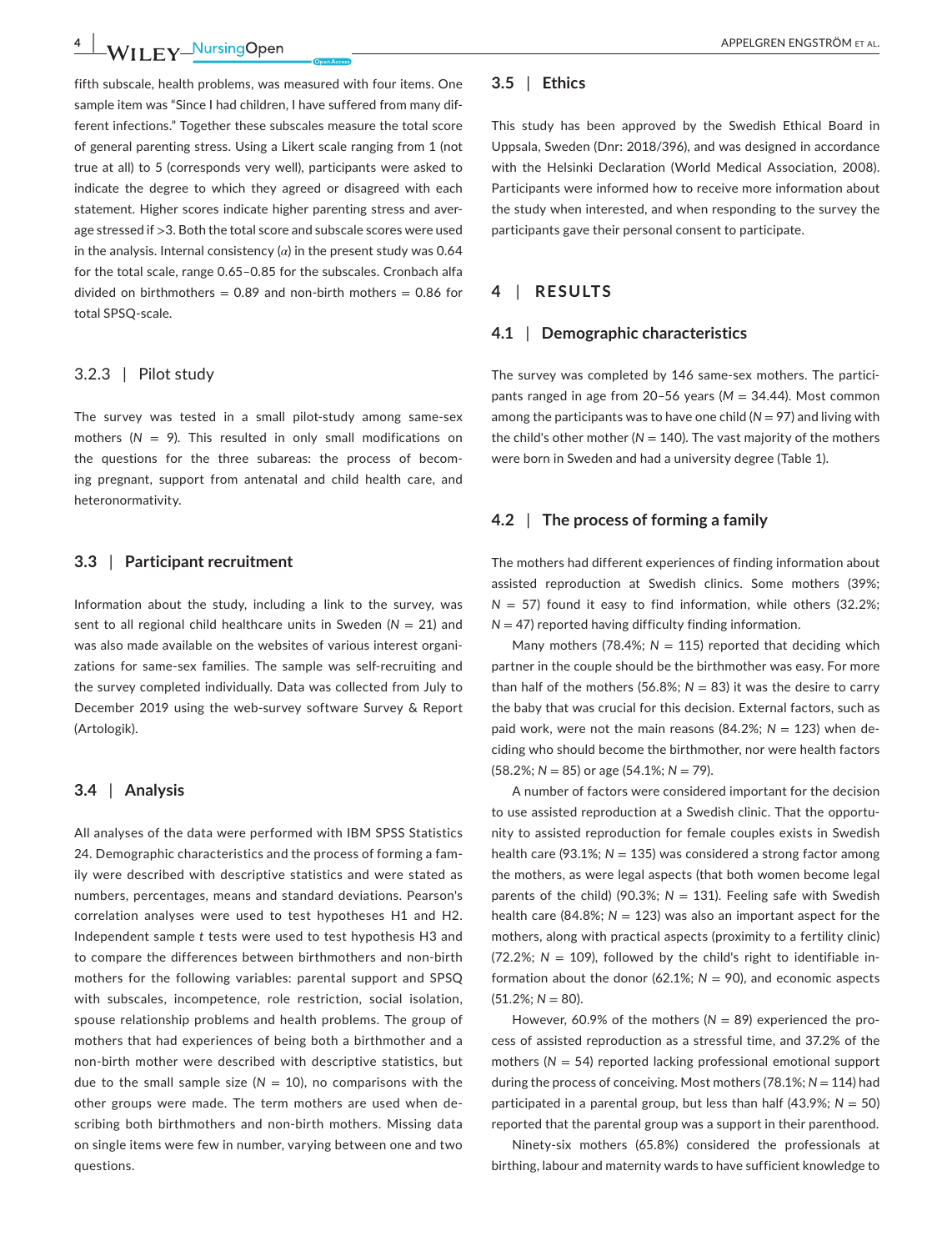**TABLE 1** Demographic characteristics of the participants divided on birthmothers, non-birth mothers, experience of being both (and total)

| <b>Variable</b>                        | <b>Birthmothers</b><br>$N(\%)$ | <b>Non-birth mothers</b><br>$N$ (%) | <b>Being</b><br>both<br>$N(\%)$ | <b>Total</b><br>N (%) |
|----------------------------------------|--------------------------------|-------------------------------------|---------------------------------|-----------------------|
| Same-sex mothers                       | 77 (52.7)                      | 59 (40.4)                           | 10(6.8)                         | 146                   |
| Age in years                           |                                |                                     |                                 |                       |
| < 29                                   | 8(10.5)                        | 9(15.2)                             | 1(10.0)                         | 18 (12.4)             |
| $30 - 39$                              | 57 (75.0)                      | 43 (72.9)                           | 8(80.0)                         | 108 (74.5)            |
| >40                                    | 11 (14.5)                      | 7(11.9)                             | 1(10.0)                         | 19(13.1)              |
| Number of children                     |                                |                                     |                                 |                       |
| 1 child                                | 56 (72.7)                      | 40 (67.8)                           | 1(10.0)                         | 97 (66.4)             |
| 2 or more children                     | 21 (27.3)                      | 19 (32.2)                           | 9 (90.0)                        | 49 (33.6)             |
| Marital status                         |                                |                                     |                                 |                       |
| Married                                | 47 (61.0)                      | 47 (79.7)                           | 7(70.0)                         | 101 (69.2)            |
| Cohabiting                             | 29 (37.7)                      | 11 (18.6)                           | 2(20.0)                         | 42 (28.8)             |
| Single <sup>a</sup>                    | 1(1.3)                         | 1(10.0)                             |                                 | 2(0.014)              |
| Other                                  |                                | 1(1.7)                              |                                 | 1(0.007)              |
| Live with the one I have children with |                                |                                     |                                 |                       |
| Yes                                    | 75 (97.4)                      | 57 (96.6)                           | 8(80.0)                         | 140 (96.9)            |
| <b>No</b>                              | 2(2.6)                         | 2(3.4)                              | 2(20.0)                         | 6(4.1)                |
| Living in                              |                                |                                     |                                 |                       |
| Big city                               | 37 (48.1)                      | 32(54.2)                            | 3(30.0)                         | 72 (49.7)             |
| Medium/small town                      | 24 (31.2)                      | 18 (30.5)                           | 5 (50.09)                       | 47 (32.4)             |
| <10,000 inhabitants                    | 15(19.5)                       | 9(15.39)                            | 2(20.0)                         | 26 (17.9)             |
| Region                                 |                                |                                     |                                 |                       |
| Northern Sweden                        | 4(2.8)                         | 4 (2.8)                             | 4(2.8)                          | 12(8.3)               |
| Middle of Swede                        | 37(25.7)                       | 35(24.3)                            | 3(2.1)                          | 84 (58.3)             |
| South of Sweden                        | 35 (24.3)                      | 58 (40.3)                           | 3(2.1)                          | 48 (33.3)             |
| <b>Educational level</b>               |                                |                                     |                                 |                       |
| Elementary school                      | 3(3.9)                         |                                     |                                 | 3(0.02)               |
| High school diploma                    | 19 (24.7)                      | 9(15.3)                             | 2(20.0)                         | 30(20.5)              |
| University degree                      | 55 (71.4)                      | 50 (84.7)                           | 8(80.0)                         | 113 (77.4)            |
| Current employment                     |                                |                                     |                                 |                       |
| Working                                | 57 (74.0)                      | 37 (62.7)                           | 6(60.0)                         | 100 (68.5)            |
| Student                                | 6(7.8)                         | 4(6.8)                              |                                 | 10(6.8)               |
| Parental leave                         | 10 (13.0)                      | 13 (22.0)                           | 4 (40.0)                        | 7(18.5)               |
| Other                                  | 4(5.2)                         | 5(8.5)                              |                                 | 9(6.2)                |
| Born in Sweden                         |                                |                                     |                                 |                       |
| Yes                                    | 71 (92.2)                      | 53 (89.8)                           | 9(90.0)                         | 133 (91.1)            |
| No                                     | 6(7.8)                         | 6(10.2)                             | 1(10.0)                         | 13 (8.9)              |

*Note: N* = 146 for all variables except Age in years, Living in = 145 and Region = 144. <sup>a</sup>Single means living by herself.

meet and support families with two mothers. For child health care, 47.3% of the mothers ( $N = 69$ ) agreed with the same statement, and for antenatal care the corresponding figure was 40.7% (*N* = 59). Less than half (43.1%;  $N = 63$ ) reported being satisfied with the professional emotional support. Many mothers (60.2%; *N* = 88) had been asked about "the father" and  $44.5\%$  ( $N = 65$ ) had received questions about the donor.

# **4.3** | **Association between heteronormative information, parental support and parenting stress**

Results from Pearson Correlation analyses revealed a strong negative correlation between perceived heteronormative information and perceived parental support (*N* = 146, *p* < .01), with high levels of perceived heteronormative information being associated with lower levels of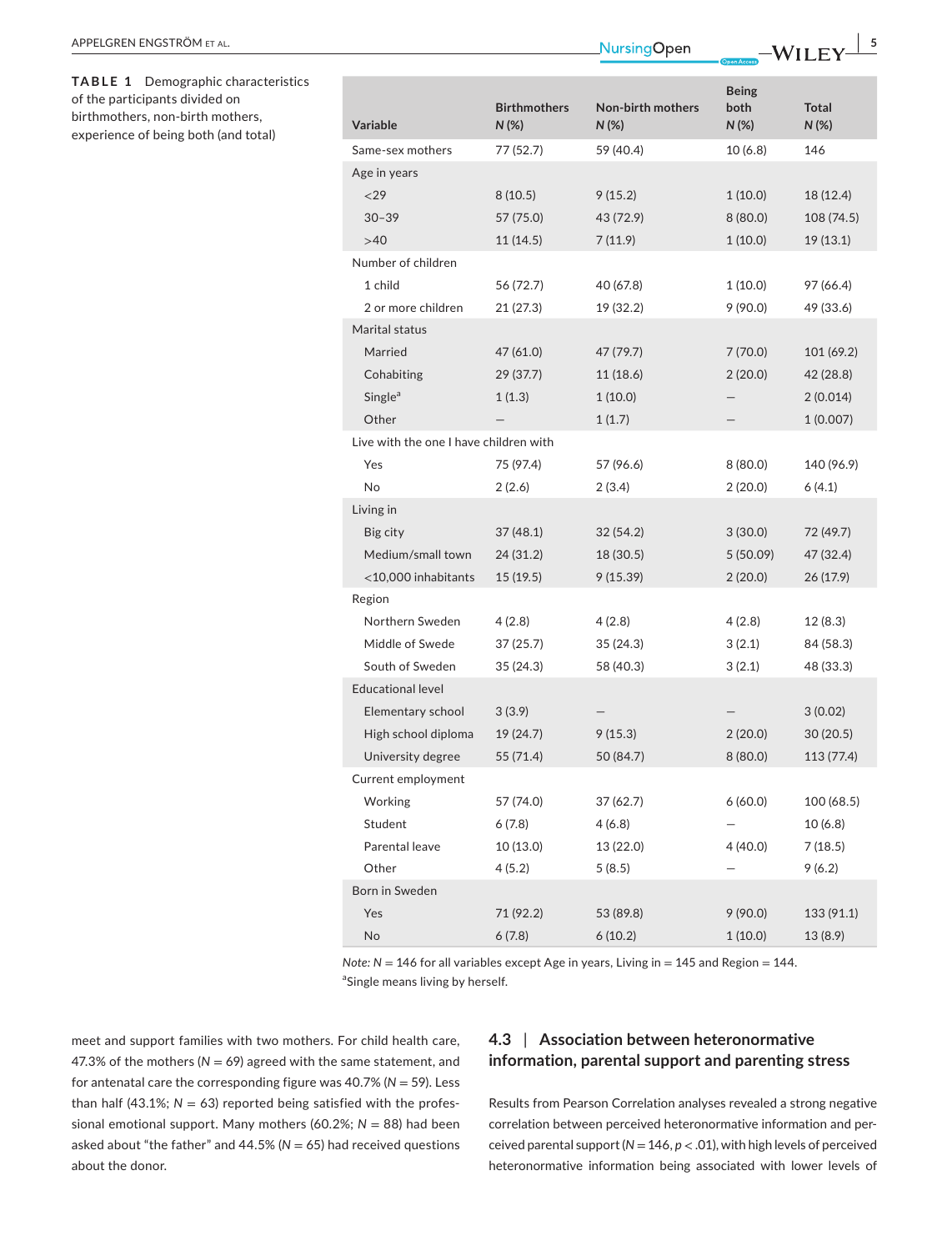**6 |**  APPELGREN ENGSTRÖM et al.

perceived parental support (Table 2), which supports H1. The relationship between perceived heteronormative information and perceived parenting stress showed a weak correlation  $(N = 146, p = .02)$  with high levels of perceived heteronormative information being associated with higher levels of parenting stress, partly supporting H2.

Furthermore, all subscales of SPSQ correlated with each other, with the exception of spouse relationship problems and health problems. Worth noting is that the birthmothers and non-birth mothers both estimated role restriction to be higher than the other dimensions in the SPSQ instrument.

# **4.4** | **Different experiences of support and stress between birthmothers and non-birth mothers**

A series of independent-samples *t*-tests revealed the following results when comparing birthmothers' and non-birth mothers' experiences of total parental support, acknowledgement and professional support (Table 3). Non-birth mothers experienced significantly lower total parental support (*t*(134) = 2.49). Also, non-birth mothers experienced lower acknowledgement both in antenatal care (*t*(90) = 4.24) and child health care  $(t(102) = 4.08)$ . Moreover, non-birth mothers experienced lower parental support in antenatal care (*t*(134) = 2.63). These results support H3. However, about support from child health care, no statistically significant difference was found between birthmothers and non-birth mothers.

Independent-samples *t* tests were conducted to answer the research question whether there were differences in experienced parenting stress between birthmothers and non-birth mothers. The results revealed no statistically significant differences for general parenting stress or the subscales incompetence, role restriction, social isolation, spouse relationship problems and health problems.

# **5** | **DISCUSSION**

Our results support the two hypotheses that high perceived heteronormative information correlates with a lower degree of perceived

parental support and a higher degree of perceived parenting stress. The third hypothesis was also supported, showing that non-birth mothers received less perceived parental support from antenatal and child healthcare professionals than birthmothers. Furthermore, the process of forming a family through assisted reproduction was experienced as stressful, and parental groups were not considered very supportive. However, the mothers experienced a low level of parenting stress.

The first hypothesis was supported, as high perceived heteronormative information was associated with low perceived parental support (H1). Heteronormative assumptions from healthcare professionals and heteronormative language and written forms are described in previous research (Appelgren Engström et al., 2018, 2019; Klittmark et al., 2019; Wells & Lang, 2016). Moreover, same-sex mothers reported avoiding parental groups, despite their expressed need for support (Appelgren Engström et al., 2019). This indicates that same-sex parents do not receive the support they strive for. In former studies it was shown that healthcare professionals lacked knowledge about the consequences of forming a two-mother family, and same-sex mothers lacked emotional support (Appelgren Engström et al., 2018; Klittmark et al., 2019). However, those who attended parental groups for same-sex parents felt supported (Klittmark et al., 2019). This indicates that general parental groups need to be updated to better include and support same-sex mothers. Professionals need an increased awareness of how their own and societal norms affect the encounter with parents who do not identify with the heteronorm.

The second hypothesis, that high perceived heteronormative information correlated with a higher degree of parenting stress (H2), was partly supported, even though same-sex mothers experienced a low degree of parenting stress. This high perceived heteronormative information shows that heteronormativity exists in antenatal and child health care and needs to be challenged. Forms and informational materials need to be updated to reflect a variety of family constellations. This is also in line with the ethical code of midwives and nurses, which calls for members of these professions to provide culturally respectful care regardless of family structure (ICM, 2014; ICN, 2012).

**TABLE 2** Descriptive statistics and Pearson correlations between measures of perceived parental support, heteronormative information, and parenting stress (SPSQ)

| Scale                          | M    | <b>SD</b> | $\mathbf{1}$             | $\overline{2}$    | 3a                       | 3 <sub>b</sub>    | 3 <sub>c</sub> | 3d              |
|--------------------------------|------|-----------|--------------------------|-------------------|--------------------------|-------------------|----------------|-----------------|
| 1. Parental support            | 3.32 | 0.90      | $\overline{\phantom{0}}$ |                   |                          |                   |                |                 |
| 2. Heteronormative information | 3.58 | 1.05      | $-.50**$                 | $\qquad \qquad -$ |                          |                   |                |                 |
| 3. SPSQ                        | 2.68 | 0.46      | $-.25***$                | $.19*$            |                          |                   |                |                 |
| Subscales of SPSQ              |      |           |                          |                   |                          |                   |                |                 |
| 3a. Incompetence               | 2.31 | 0.66      | $-.19*$                  | .07               | $\overline{\phantom{0}}$ |                   |                |                 |
| 3b. Role restriction           | 3.56 | 0.65      | $-.16$                   | .10               | $.50**$                  | $\qquad \qquad -$ |                |                 |
| 3c. Social isolation           | 2.20 | 0.62      | $-.21*$                  | .11               | $.47***$                 | $.25***$          |                |                 |
| 3d. Spouse relation problems   | 2.36 | 0.54      | $-.20*$                  | $.22***$          | $.31***$                 | $.26***$          | $.33***$       | $\qquad \qquad$ |
| 3e. Health problems            | 2.96 | 0.84      | $-.14$                   | .15               | $.30**$                  | $.56***$          | $.30**$        | .08             |

\**p* < .05, \*\**p* < .01.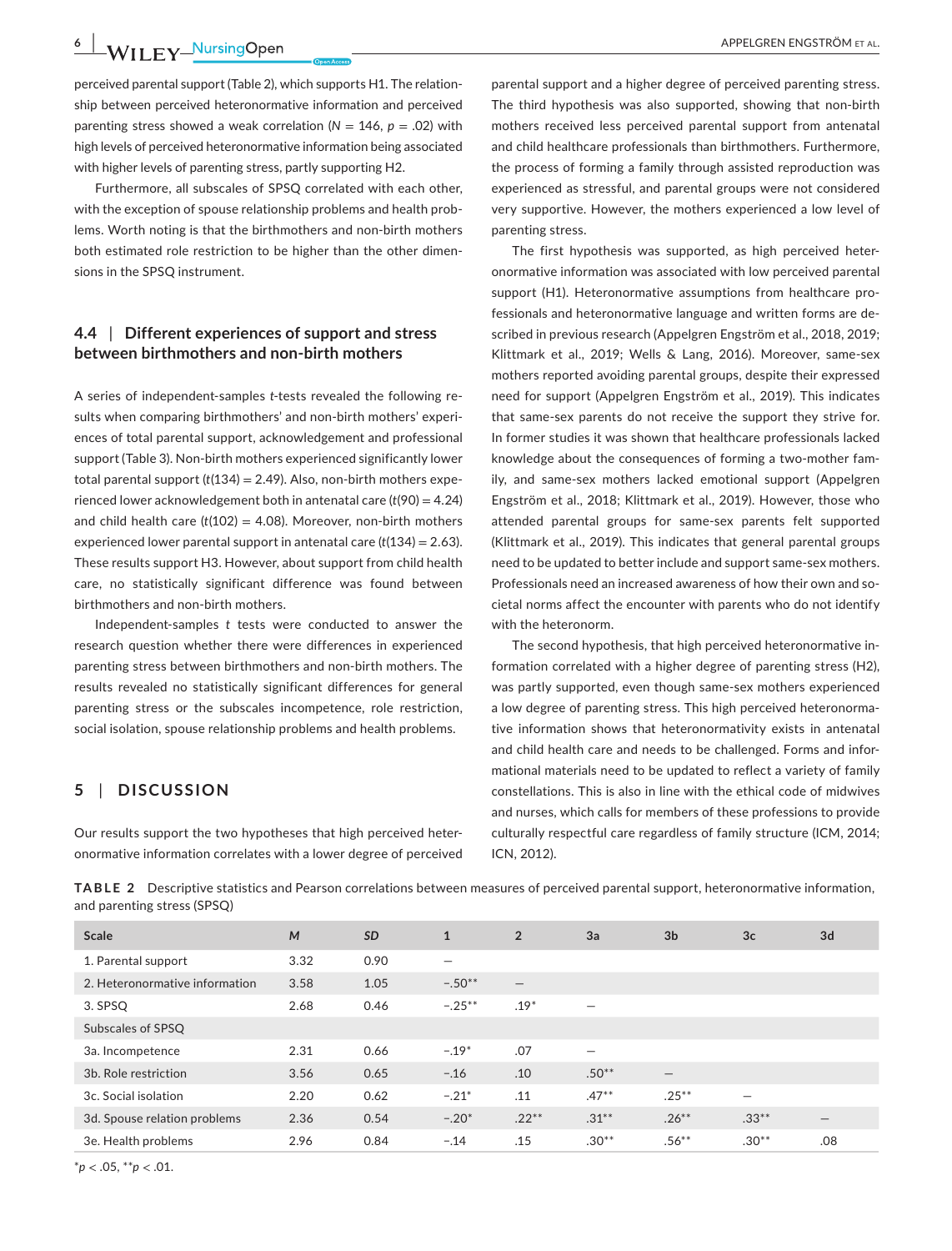| TABLE 3 Summary of means and standard deviations for study variables on perceived parental support, acknowledgement and |
|-------------------------------------------------------------------------------------------------------------------------|
| professional support divided into birthmothers and non-birth mothers                                                    |

|                                   | Birthmothers ( $N = 76$ ) |           |      | Non-birth mothers ( $N = 59$ ) |                  |             |
|-----------------------------------|---------------------------|-----------|------|--------------------------------|------------------|-------------|
| Variable                          | M                         | <b>SD</b> | M    | <b>SD</b>                      | $\boldsymbol{D}$ | Eta squared |
| Parental support <sup>a</sup>     | 3.45                      | 0.82      | 3.08 | 0.94                           | .014             | 0.04        |
| Acknowledgement in antenatal care | 4.57                      | 0.88      | 3.59 | 1.32                           | < .001           | 0.12        |
| Parental support antenatal care   | 3.58                      | 1.21      | 3.02 | 1.29                           | .01              | 0.05        |
| Acknowledgement child health care | 4.65                      | 0.79      | 3.97 | 1.08                           | < .001           | 0.11        |
| Support from child health care    | 3.66                      | 1.08      | 3.42 | 1.22                           | .19              |             |

a Total measure.

The third hypothesis, that non-birth mothers experienced less acknowledgement and support from healthcare professionals than birthmothers (H3), was supported. This is in line with previous research where the non-birth mother sometimes felt excluded during meetings with healthcare professionals (Appelgren Engström et al., 2018) and felt like a secondary parent in the parental groups they attended (Wells & Lang, 2016). Further, earlier research shows that same-sex mothers need to defend and justify themselves as parents (Malmquist & Zetterqvist Nelson, 2014). Both parents need to be supported and acknowledged as mothers when preparing for parenthood (Erlandsson et al., 2010; Larsson & Dykes, 2009). Insufficient acknowledgement and support to same-sex mothers is also reported in different review articles (Dahl et al., 2013; Hammond, 2014; Wells & Lang, 2016). When the support is not adequate, the mothers seek support in other groups. Non-birth mothers may choose to participate in sexual minority parenting groups to get a sense of support and belongingness (Cao et al., 2016). Both midwives and nurses in antenatal and child health care need to better acknowledge and support same-sex mothers' transition to parenthood.

The decision about who should be the birthmother was reported to be easy by most of the mothers, which previous research also supports (Appelgren Engström et al., 2018; Goldberg, 2006). As expected, most mothers reported that their choice of a Swedish clinic was based on the availability of assisted reproduction for same-sex mothers in Swedish health care and on legal aspects. The right to assisted reproduction treatment and the other legal aspects (that both mothers become legal parents) were also described in previous research (Appelgren Engström et al., 2018). In this study, most mothers reported that they felt safe with Swedish health care, unlike one Swedish study where several couples turned to a fertility clinic abroad because of unfriendly treatment at Swedish fertility clinics (Malmquist & Zetterqvist Nelson, 2014). The difference may be due to the fact that in this study, all participants had chosen assisted reproduction at a Swedish clinic.

Another finding was that same-sex mothers experienced the process of forming a family as stressful, echoing previous research (Appelgren Engström et al., 2018; Cherguit et al., 2013; Goldberg, 2006). Less than half of the mothers reported receiving satisfying emotional support from professionals during the transition

to parenthood. Stress occurs during transitions (Meleis et al., 2000) and professionals in antenatal and child health care need to be aware of this fact, in order to better support same-sex mothers. These results, that the process to parenthood is stressful and there is insufficient emotional support, might also apply to heterosexual couples undergoing assisted reproduction treatment. But same-sex couples might risk further stress due to minority stress (Malmquist et al., 2019).

Despite participating in parental groups, less than half of the mothers felt supported. In previous research, it was found that nonbirth mothers felt excluded due to language and forms (Andersen et al., 2017; Appelgren Engström et al., 2018, 2019; Brennan & Sell, 2014; Crouch et al., 2017; Soinio et al., 2020; Titlestad & Robinson, 2019; Wells & Lang, 2016). In order to support parents in the process of forming a family, information and brochures need to be developed, in order not only to avoid heteronormative language but also to include same-sex parent families in the diversity of family constellations of today. Professionals in antenatal and child health care need to be sensitive and provide tailored care that supports same-sex mothers in their transition to parenthood. This is based on the correlation between a high degree of experienced heteronormative information and a lower degree of support and a higher degree of perceived parenting stress. Fifteen years after the introduction of same-sex women's access to assisted reproduction and Sweden's acknowledgement of equal rights of forming a family with children, regardless of sexual orientation, it is surprising to conclude that this support still is not sufficient in a society claiming to be gay-friendly. It is evident that equal rights to assisted reproduction treatment is no guarantee that health care is organized to support same-sex families.

Furthermore, the mothers in this study reported low levels of parenting stress when they had a child, in contrast to the stressful journey before. Findings from previous research support our findings of a low degree of parenting stress in samesex couples with children aged 12–36 months (Borneskog et al., 2014). The lack of differences in experiencing parenting stress between birthmothers and non-birth mothers in this study might be understood as a consequence of same-sex mothers striving for equal parenthood (Appelgren Engström et al., 2019; Malmquist, 2015).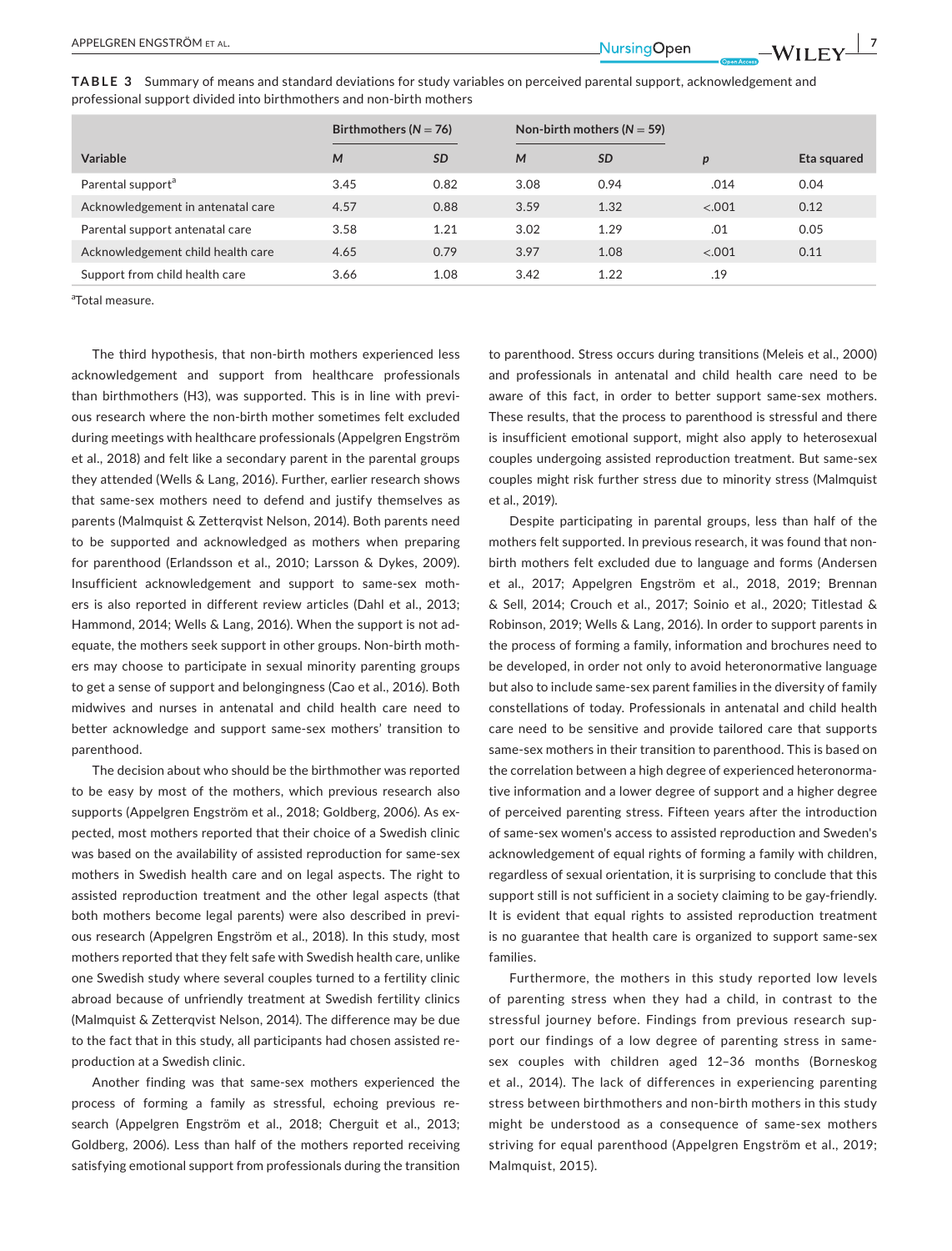#### **5.1** | **Limitations**

The sample in this study was self-selected, limiting the opportunity of drawing conclusions that can be generalized to all same-sex mothers. For ethical reasons, random sampling cannot be used to select this group, as no "registry" of same-sex parents is available or allowed by law. Therefore, the results and the conclusions must be interpreted with caution. However, our sample represented a varied national demographic spread and was not geographically biased. Although the participants had varying socio-demographic characteristics, most mothers were born in Sweden and the majority of the women had a university degree. Previous research support same-sex mothers being highly educated (Appelgren Engström et al., 2018, 2019; Dahl, 2018).

A strength is that this study is one of few quantitative studies, with a relatively large sample size of same-sex mothers in Sweden. One limitation, however, was the small group of mothers who had experience of being both birthmothers and non-birth mothers, this group was too small to allow for comparison with the other two groups. However, the few mothers with experience of both indicated that this practice is not uncommon among same-sex mothers, suggesting that this topic is worthy of further exploration. Further limitations with the recruitment process are that we do not know where or how participants found the survey, and if some of the participants were couples, which could have affected the results.

Another important limitation has to do with the psychometrics of the total scale of SPSQ, and the results must therefore be interpreted with caution. Worth noting is that SPSQ is not designed for same-sex parents and may miss specific challenges same-sex mothers face in their parenting, something that may have affected the result. In any case, the present study offers important knowledge about same-sex mothers' self-assessed parenting stress.

#### **5.2** | **Conclusion**

The findings show that same-sex mothers experienced the process of forming a family through assisted reproduction to be stressful and that they lacked emotional support from healthcare professionals. Parental groups were not perceived as very supportive. Professionals need to offer more informational and emotional support to expectant parents in the process of forming a family, and parental groups need to be developed to be supportive and non-heteronormative. Future research could explore interventions of emotional support and parental groups aimed for same-sex parents. Heteronormative information is associated with both lower perceived parental support and higher perceived parenting stress. Forms, brochures and information need to be updated in order to avoid heteronormativity in antenatal and child health care. Non-birth mothers experienced significantly lower parental support from antenatal and child health care than birthmothers. When working with same-sex families, professionals in antenatal and child health care need to recognize and support both mothers. The non-birth mother in particular needs to

be acknowledged and supported to a greater extent. Professionals need to reflect on how their view of parenthood and how heteronormative assumptions negatively affects the encounter with expectant or new parents. The nursing and midwifery education should also prepare students to meet all parents in a respectful, open-minded and professional manner.

#### **ACKNOWLEDGEMENTS**

We wish to thank all the mothers who participated in the study. We are also very grateful to the nurses in child health care and the Swedish Federation for Lesbian, Gay, Bisexual, Transgender, Queer and Intersex Rights who contributed to spreading information about the study and helped with the recruitment of participants. Special thanks go to Kristina Backman for offering standby support to participants.

#### **CONFLICT OF INTEREST**

The authors have no conflict of interest to declare.

#### **AUTHORS CONTRIBUTIONS**

Study Design: HAE, CB, CL, EHN, ALA. Data Collection and Analysis: HAE, CL. Manuscript Writing: HAE, CB, CL, EHN, ALA.

#### **DATA AVAILABILITY STATEMENT**

The data are not publicly available due to ethical restrictions.

#### **ORCID**

*Heléne Appelgren Engström* [https://orcid.](https://orcid.org/0000-0002-3238-063X) [org/0000-0002-3238-063X](https://orcid.org/0000-0002-3238-063X)

#### **REFERENCES**

- Abidin, R. (1990). *Parenting Stress Index (PSI)-manual*. Psychological assessment Resources Inc.
- Andersen, A.-E., Moberg, C., Bengtsson Tops, A., & Garmy, P. (2017). Lesbian, gay and bisexual parents' experiences of nurses' attitudes in child health care: A qualitative study. *Journal of Clinical Nursing*, *26*, 5065–5071.<https://doi.org/10.1111/jocn.14006>
- Appelgren Engström, H., Häggström-Nordin, E., Borneskog, C., & Almqvist, A.-L. (2018). Mothers in same-sex relationships describe the process of forming a family as a stressful journey in a heteronormative world: A Swedish grounded theory study. *Maternal and Child Health Journal*, *22*(10), 1444–1450. <https://doi.org/10.1007/s10995-018-2525-y>
- Appelgren Engström, H., Häggström-Nordin, E., Borneskog, C., & Almqvist, A.-L. (2019). Mothers in same-sex relationships—Striving for equal parenthood: A grounded theory study. *Journal of Clinical Nursing*, *28*(19–20), 3700–3709.<https://doi.org/10.1111/jocn.14971>
- Artologik Survey & Report (via the service SUNET Survey). [https://www.](https://www.artologik.com/en/SurveyAndReport.aspx) [artologik.com/en/SurveyAndReport.aspx](https://www.artologik.com/en/SurveyAndReport.aspx)
- Borneskog, C., Lampic, C., Sydsjö, G., Bladh, M., & Skoog Svanberg, A. (2014). How do lesbian couples compare with heterosexual *in vitro* fertilization and spontaneously pregnant couples when it comes to parenting stress? *Acta Paediatrica*, *103*(5), 537–545.
- Borneskog, C., Sydsjö, G., Lampic, C., Bladh, M., & Svanberg, A. (2013). Symptoms of anxiety and depression in lesbian couples treated with donated sperm: A descriptive study. *BJOG*, *120*(7), 839–846. [https://](https://doi.org/10.1111/1471-0528.12214) [doi.org/10.1111/1471-0528.12214](https://doi.org/10.1111/1471-0528.12214)
- Brennan, B., & Sell, R. L. (2014). The effect of language on lesbian nonbirth mothers. *Journal of Obstetric, Gynecologic and Neonatal Nursing*, *43*, 531–538. <https://doi.org/10.1111/1552-6909.12471>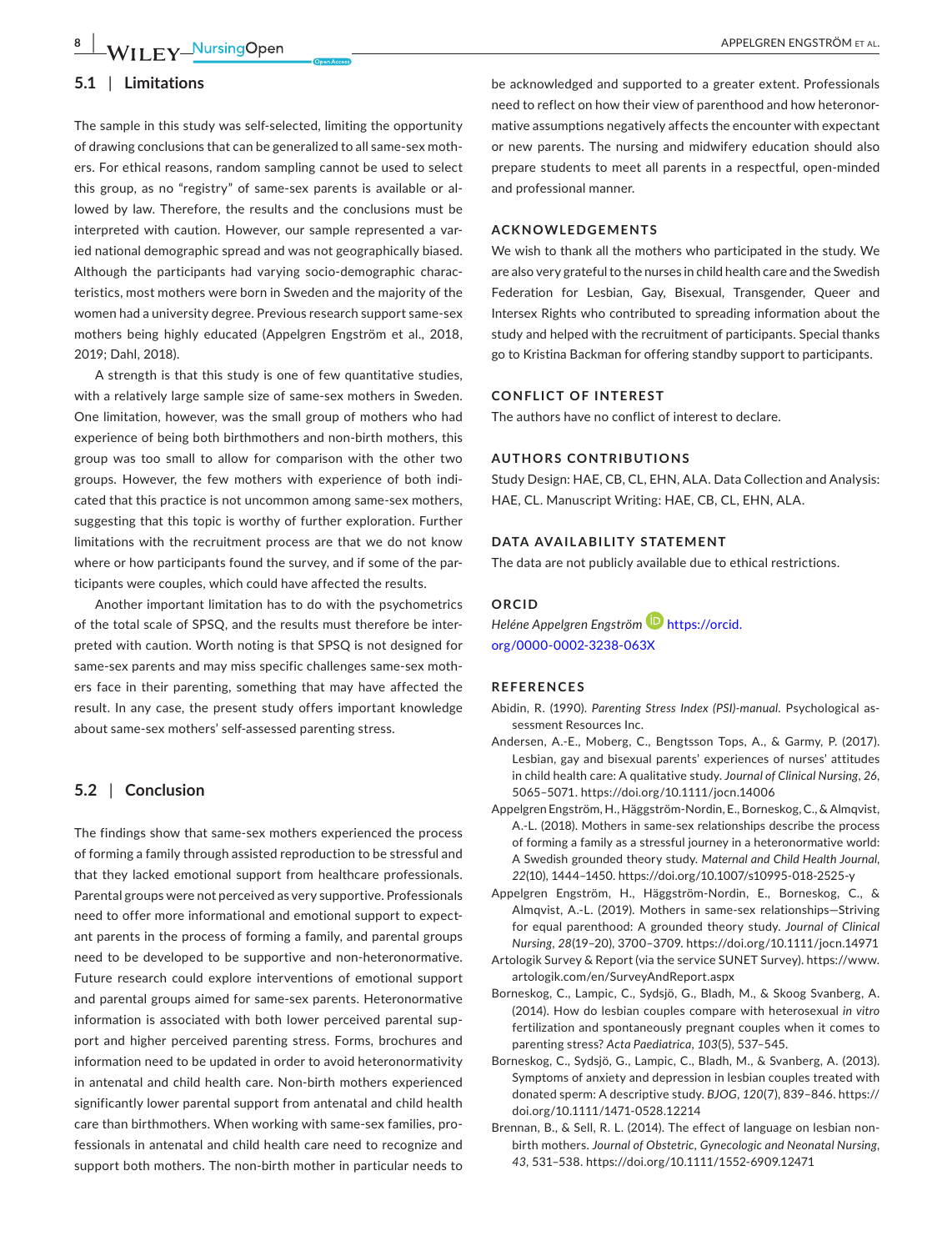- Cao, H., Roger Mills-Koonce, W., Wood, C., & Fine, M. (2016). Identity transformation during the transition to parenthood among same-sex couples: An ecological, stress-strategy-adaptation perspective. *Journal of Family Theory & Review*, *8*(1), 30–59. <https://doi.org/10.1111/jftr.12124>
- Chapman, R., Wardrop, J., Zappia, T., Watkins, R., & Shields, L. (2012). The experiences of Australian lesbian couples becoming parents: Deciding, searching and birthing. *Journal of Clinical Nursing*, *21*(13– 14), 1878–1885.<https://doi.org/10.1111/j.1365-2702.2011.04007.x>
- Cherguit, J., Burns, J., Pettle, S., & Tasker, F. (2013). Lesbian comothers' experiences of maternity healthcare services. *Journal of Advanced Nursing*, *69*(6), 1269–1278. [https://doi.](https://doi.org/10.1111/j.1365-2648.2012.06115.x) [org/10.1111/j.1365-2648.2012.06115.x](https://doi.org/10.1111/j.1365-2648.2012.06115.x)
- Connell, R., & Pearse, R. (2015). *Gender: In world perspective* (3rd ed.). Polity.
- Crouch, S. R., McNair, R., & Waters, E. (2017). Parent perspectives on child health and wellbeing in same-sex families: Heteronormative conflict and resilience building. *Journal of Child and Family Studies*, *26*, 2202–2214.
- Dahl, B., Fylkesnes, A., Sorlie, V., & Malterud, K. (2013). Lesbian women's experiences with healthcare providers in the birthing context: A meta-ethnography. (Report). *Midwifery*, *29*(6), 674–681. [https://doi.](https://doi.org/10.1016/j.midw.2012.06.008) [org/10.1016/j.midw.2012.06.008](https://doi.org/10.1016/j.midw.2012.06.008)
- Dahl, U. (2018). Becoming fertile in the land of organic milk: Lesbian and queer reproductions of femininity and motherhood in Sweden. *Sexualities*, *21*(7), 1021–1038. [https://doi.org/10.1177/1363460717](https://doi.org/10.1177/1363460717718509) [718509](https://doi.org/10.1177/1363460717718509)
- Erlandsson, K., Linder, H., & Häggström-Nordin, E. (2010). Experiences of gay women during their partner's pregnancy and childbirth. *British Journal of Midwifery*, *18*(2), 99–103. [https://doi.org/10.12968/](https://doi.org/10.12968/bjom.2010.18.2.46407) [bjom.2010.18.2.46407](https://doi.org/10.12968/bjom.2010.18.2.46407)
- Goldberg, A. E. (2006). The transition to parenthood for Lesbian couples. *Journal of GLBT Family Studies*, *2*(1), 13–42. [https://doi.org/10.1300/](https://doi.org/10.1300/J461v02n01_02) [J461v02n01\\_02](https://doi.org/10.1300/J461v02n01_02)
- Gregg, I. (2018). The health care experiences of lesbian women becoming mothers. *Nursing for Women's Health*, *22*(1), 41–50. [https://doi.](https://doi.org/10.1016/j.nwh.2017.12.003) [org/10.1016/j.nwh.2017.12.003](https://doi.org/10.1016/j.nwh.2017.12.003)
- Hammond, C. (2014). Exploring same sex couples' experiences of maternity care. *British Journal of Midwifery*, *22*, 495–500. [https://doi.](https://doi.org/10.12968/bjom.2014.22.7.495) [org/10.12968/bjom.2014.22.7.495](https://doi.org/10.12968/bjom.2014.22.7.495)
- Hayman, B., & Wilkes, L. (2017). De novo families: Lesbian motherhood. *Journal of Homosexuality*, *64*(5), 577–591.
- Hayman, B., Wilkes, L., Halcomb, E., & Jackson, D. (2015). Lesbian women choosing motherhood: The journey to conception. *Journal of GLBT Family Studies*, *11*(4), 395–409. [https://doi.org/10.1080/15504](https://doi.org/10.1080/1550428X.2014.921801) [28X.2014.921801](https://doi.org/10.1080/1550428X.2014.921801)
- ICM (2014). *International Council of Midwives*. [https://internationalmi](https://internationalmidwives.org/assets/files/definitions-files/2018/06/eng-international-code-of-ethics-for-midwives.pdf) [dwives.org/assets/files/definitions-files/2018/06/eng-internatio](https://internationalmidwives.org/assets/files/definitions-files/2018/06/eng-international-code-of-ethics-for-midwives.pdf) [nal-code-of-ethics-for-midwives.pdf](https://internationalmidwives.org/assets/files/definitions-files/2018/06/eng-international-code-of-ethics-for-midwives.pdf)
- ICN (2012). *International Council of Nurses*. [https://www.icn.ch/sites/](https://www.icn.ch/sites/default/files/inline-files/2012_ICN_Codeofethicsfornurses_ eng.pdf) [default/files/inline-files/2012\\_ICN\\_Codeofethicsfornurses\\_%20](https://www.icn.ch/sites/default/files/inline-files/2012_ICN_Codeofethicsfornurses_ eng.pdf) [eng.pdf](https://www.icn.ch/sites/default/files/inline-files/2012_ICN_Codeofethicsfornurses_ eng.pdf)
- Imaz, E. (2017). Same-sex parenting, assisted reproduction and gender asymmetry: Reflecting on the differential effects of legislation on gay and lesbian family formation in Spain. *Reproductive Biomedicine & Society Online*, *4*(C), 5–12. [https://doi.org/10.1016/j.](https://doi.org/10.1016/j.rbms.2017.01.002) [rbms.2017.01.002](https://doi.org/10.1016/j.rbms.2017.01.002)
- Klittmark, S., Garzón, M., Andersson, E., & Wells, M. (2019). LGBTQ competence wanted: LGBTQ parents' experiences of reproductive health care in Sweden. *Scandinavian Journal of Caring Sciences*, *33*(2), 417– 426. <https://doi.org/10.1111/scs.12639>
- Larsson, A., & Dykes, A. (2009). Care during pregnancy and childbirth in Sweden: Perspectives of lesbian women. *Midwifery*, *25*(6), 682–690. <https://doi.org/10.1016/j.midw.2007.10.004>
- Lee, E., Taylor, J., & Raitt, F. (2011). "It's not me, it's them': How lesbian women make sense of negative experiences of maternity care:

A hermeneutic study: Lesbian mothers managing negative encounters. *Journal of Advanced Nursing*, *67*(5), 982–990. [https://doi.](https://doi.org/10.1111/j.1365-2648.2010.05548.x) [org/10.1111/j.1365-2648.2010.05548.x](https://doi.org/10.1111/j.1365-2648.2010.05548.x)

- Malmquist, A. (2015). Women in lesbian relations: Constructing equal or unequal parental roles? *Psychology of Women Quarterly*, *39*(2), 256– 267. <https://doi.org/10.1177/0361684314537225>
- Malmquist, A., Jonsson, L., Wikström, J., & Nieminen, K. (2019). Minority stress adds an additional layer to fear of childbirth in lesbian and bisexual women, and transgender people. *Midwifery*, *79*, [https://doi.](https://doi.org/10.1016/j.midw.2019.102551) [org/10.1016/j.midw.2019.102551.](https://doi.org/10.1016/j.midw.2019.102551) 102551
- Malmquist, A., & Zetterqvist Nelson, K. (2014). Efforts to maintain a "just great" story: Lesbian parents talk about encounters with professionals in fertility clinics and maternal and child healthcare service. *Feminism & Psychology*, *24*(1), 56–73.
- McManus, A., Hunter, L., & Renn, H. (2006). Lesbian experiences and needs during childbirth: Guidance for health care providers. *Journal of Obstetric, Gynecologic & Neonatal Nursing*, *35*(1), 13–23. [https://doi.](https://doi.org/10.1111/j.1552-6909.2006.00008.x) [org/10.1111/j.1552-6909.2006.00008.x](https://doi.org/10.1111/j.1552-6909.2006.00008.x)
- Meleis, M., Sawyer, K., Im, K., Hilfinger Messias, K., & Schumacher, K. (2000). Experiencing transitions: An emerging middle-range theory. *Advances in Nursing Science*, *23*(1), 12–28. [https://doi.](https://doi.org/10.1097/00012272-200009000-00006) [org/10.1097/00012272-200009000-00006](https://doi.org/10.1097/00012272-200009000-00006)
- O'Neill, K., Hamer, P. H., & Dixon, R. (2013). Perspectives from lesbian women: Their experiences with healthcare professionals when transitioning to planned parenthood. *Diversity and Equality in Health and Care*, *10*, 213–222.
- Östberg, M. (1998). Parental stress, psychosocial problems and responsiveness in help-seeking parents with small (2–45 months old) children. *Acta Paediatrica*, *87*(1), 69–76. [https://doi.org/10.1111/](https://doi.org/10.1111/j.1651-2227.1998.tb01389.x) [j.1651-2227.1998.tb01389.x](https://doi.org/10.1111/j.1651-2227.1998.tb01389.x)
- Östberg, M., Hagekull, B., & Wettergren, S. (1997). A measure of parental stress in mothers with small children: Dimensionality, stability and validity. *Scandinavian Journal of Psychology*, *38*(3), 199–208. [https://](https://doi.org/10.1111/1467-9450.00028) [doi.org/10.1111/1467-9450.00028](https://doi.org/10.1111/1467-9450.00028)
- Pallant, J. (2016). *SPSS survival manual: A step by step guide to data analysis using IBM SPSS* (6th ed.). Open University Press.
- Röndahl, G., Bruhner, E., & Lindhe, J. (2009). Heteronormative communication with lesbian families in antenatal care, childbirth and postnatal care. *Journal of Advanced Nursing*, *65*(11), 2337–2344. [https://doi.](https://doi.org/10.1111/j.1365-2648.2009.05092.x) [org/10.1111/j.1365-2648.2009.05092.x](https://doi.org/10.1111/j.1365-2648.2009.05092.x)
- SFS 2017:30 Hälso- och sjukvårdslag [Health and Medical Services Act]. Retrieved from 9 June 2020 [https://www.riksdagen.se/sv/dokum](https://www.riksdagen.se/sv/dokument-lagar/dokument/svensk-forfattningssamling/halso--och-sjukvardslag_sfs-2017-30) [ent-lagar/dokument/svensk-forfattningssamling/halso--och-sjukv](https://www.riksdagen.se/sv/dokument-lagar/dokument/svensk-forfattningssamling/halso--och-sjukvardslag_sfs-2017-30) [ardslag\\_sfs-2017-30](https://www.riksdagen.se/sv/dokument-lagar/dokument/svensk-forfattningssamling/halso--och-sjukvardslag_sfs-2017-30)
- Shields, L., Zappia, T., Blackwood, D., Watkins, R., Wardrop, J., & Chapman, R. (2012). Lesbian, gay, bisexual, and transgender parents seeking health care for their children: A systematic review of the literature. *Worldviews on Evidence-Based Nursing*, *9*(4), 200–209. <https://doi.org/10.1111/j.1741-6787.2012.00251.x>
- Socialstyrelsen [National Board of Health and Welfare]. (2005). Assisterad befruktning [Assisted fertilization]. [https://www.socialstyrelsen.se/](https://www.socialstyrelsen.se/Lists/Artikelkatalog/Attachments/8871/2008-42-3_2008423.pdf) [Lists/Artikelkatalog/Attachments/8871/2008-42-3\\_2008423.pdf](https://www.socialstyrelsen.se/Lists/Artikelkatalog/Attachments/8871/2008-42-3_2008423.pdf)
- Soinio, J., Paavilainen, E., & Kylmä, J. (2020). Lesbian and bisexual women's experiences of health care: "Do not say, 'husband', say, 'spouse'". *Journal of Clinical Nursing*, *29*(1–2), 94–106. [https://doi.org/10.1111/](https://doi.org/10.1111/jocn.15062) [jocn.15062](https://doi.org/10.1111/jocn.15062)
- Spidsberg, B. (2007). Vulnerable and strong lesbian women encountering maternity care. *Journal of Advanced Nursing*, *60*(5), 478–486. <https://doi.org/10.1111/j.1365-2648.2007.04439.x>
- Statistics Sweden. (2018). *Samkönade äktenskap vanligast bland kvinnor. [Same-sex marriage most common among women]*. [https://www.scb.](https://www.scb.se/hitta-statistik/artiklar/2018/samkonade-aktenskap-vanligast-bland-kvinnor/) [se/hitta-statistik/artiklar/2018/samkonade-aktenskap-vanligast](https://www.scb.se/hitta-statistik/artiklar/2018/samkonade-aktenskap-vanligast-bland-kvinnor/)[bland-kvinnor/](https://www.scb.se/hitta-statistik/artiklar/2018/samkonade-aktenskap-vanligast-bland-kvinnor/)
- Titlestad, A., & Robinson, K. (2019). Navigating parenthood as two women: The positive aspects and strengths of female same-sex